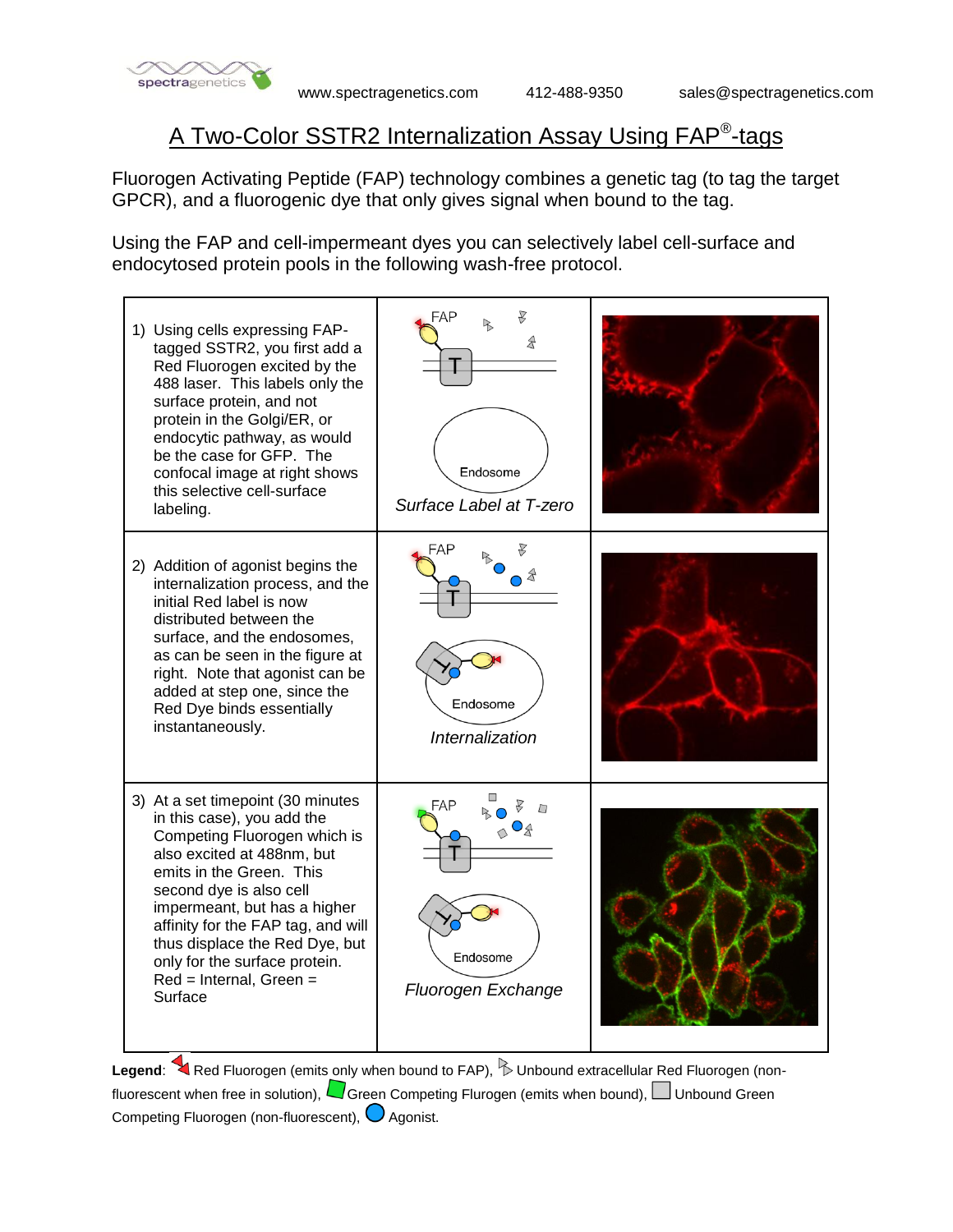

While the confocal images above confirm that the localization of the Green and Red signal to surface and endocytic pools respectively, the signal produced in the assay is homogeneous, so imaging is not required. The plots below show the assay run on a BD FACS-Vantage cytometer, and are plots of the average fluorescence intensity from the red and green channels from 10,000 events per data point.



The graph shows dose response of the receptor agonist somatostatin. Increasing concentrations of agonist move the cells from predominantly surface GPCR localization (labeled in Green after the color-exchange), to predominantly endocytosed GPCR (the Red fluorogen, protected from exchange within the endosome).

While it is possible to simply measure an increase in the Red channel to follow agonistdriven endocytosis, measuring the Green channel simultaneously allows you to take the Red/Green ratio or Green-Red difference to obtain a larger assay window.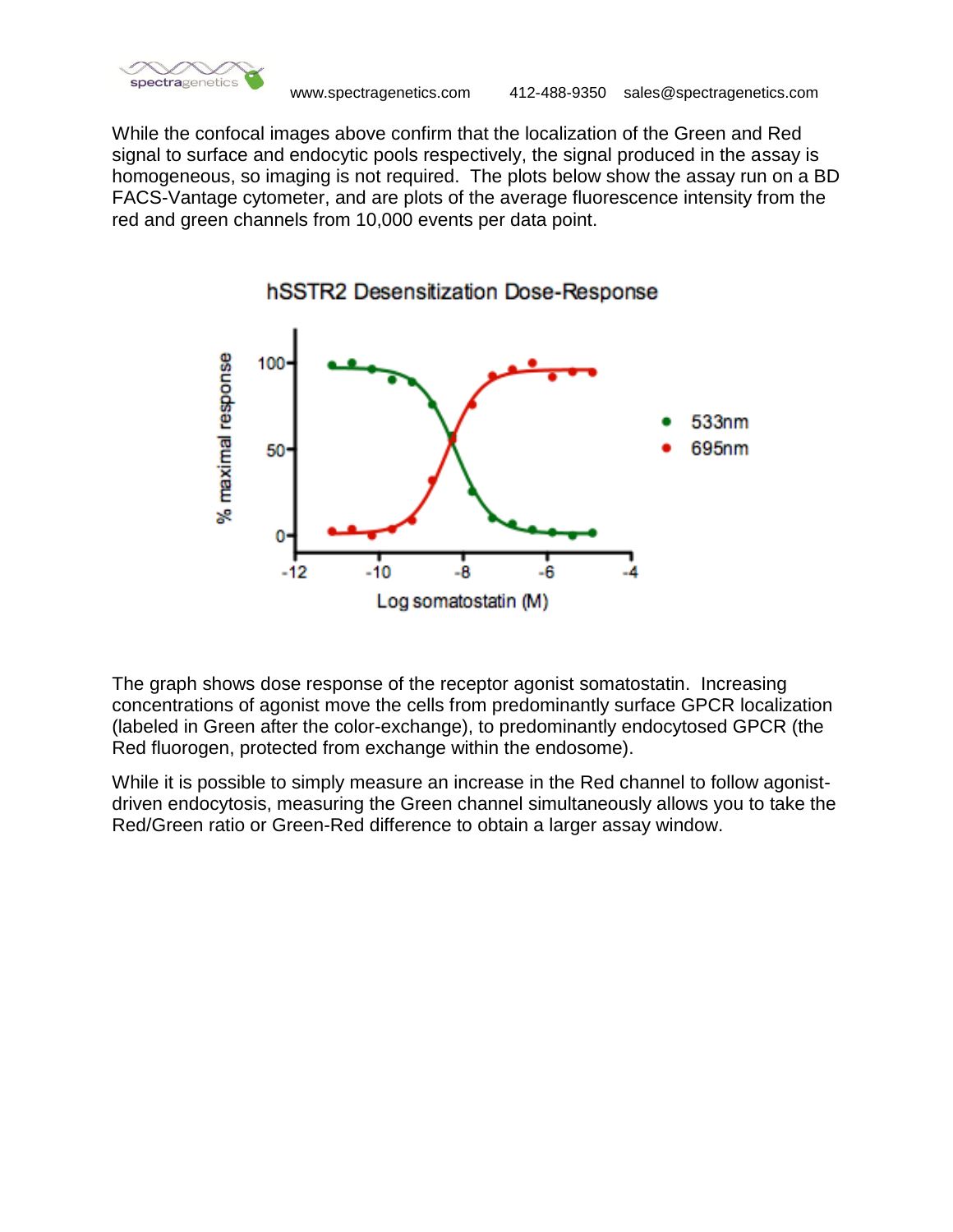

The same assay can be used to measure antagonist response or to see internalized receptor return to the surface (re-sensitization).



This plot shows the ratio of endocytosed and surface protein with an increasing concentration of a known antagonist (CYN 154806) after stimulation with somatostatin. At higher concentration we see that the receptor recycles back to the surface.

Furthermore the assay allows us to see the recycling of the receptor to the surface after removal of agonist.



Here we see that a significant amount of endocytosed protein returns to the surface after the agonist is removed. We could assay compounds to see if they increase or decrease the re-sensitization of the receptor (Re-sensitization assay)